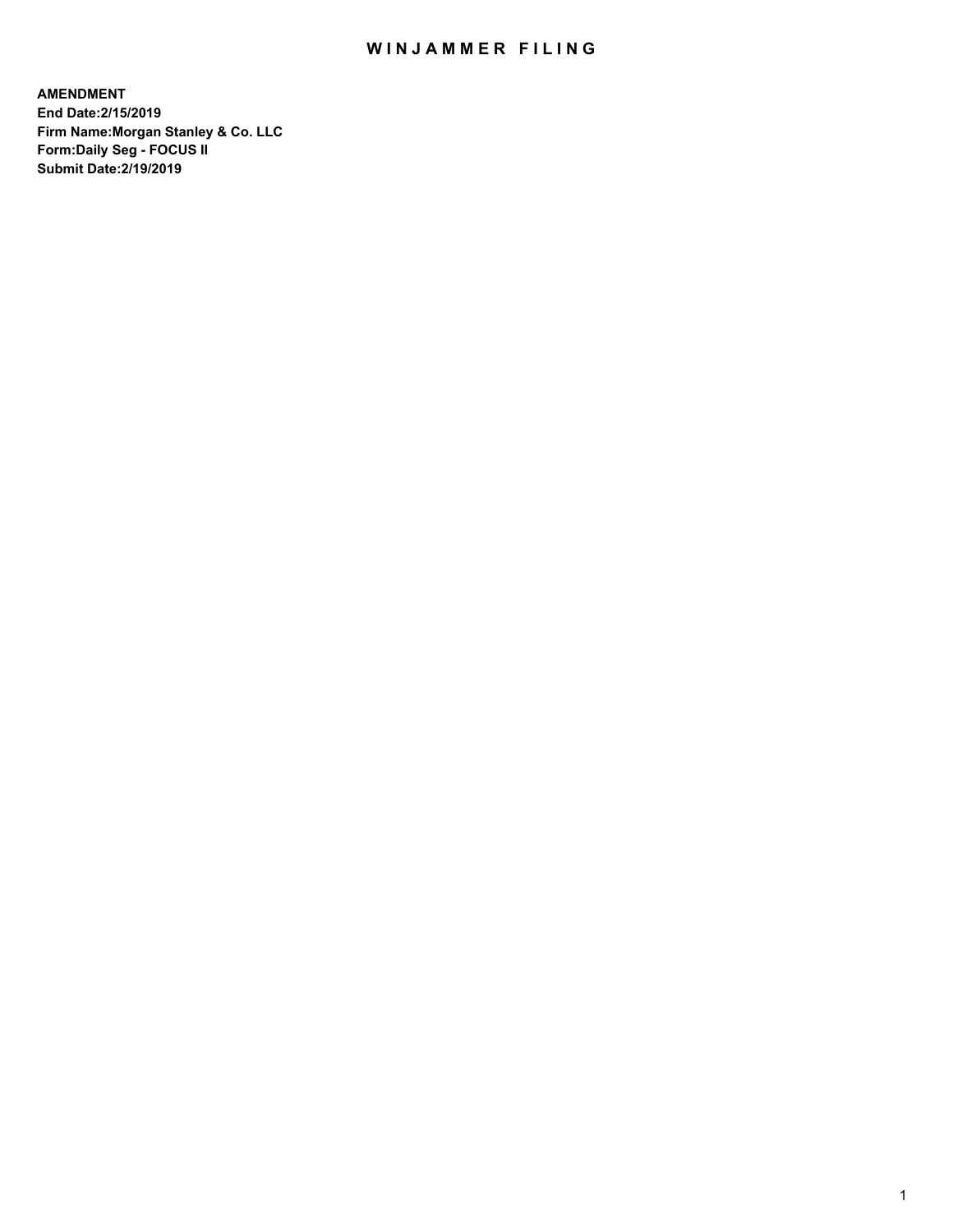**AMENDMENT End Date:2/15/2019 Firm Name:Morgan Stanley & Co. LLC Form:Daily Seg - FOCUS II Submit Date:2/19/2019 Daily Segregation - Cover Page**

| Name of Company                                                                                                                                                                                                                                                                                                               | Morgan Stanley & Co. LLC                                    |
|-------------------------------------------------------------------------------------------------------------------------------------------------------------------------------------------------------------------------------------------------------------------------------------------------------------------------------|-------------------------------------------------------------|
| <b>Contact Name</b>                                                                                                                                                                                                                                                                                                           | <b>Ikram Shah</b>                                           |
| <b>Contact Phone Number</b>                                                                                                                                                                                                                                                                                                   | 212-276-0963                                                |
| <b>Contact Email Address</b>                                                                                                                                                                                                                                                                                                  | Ikram.shah@morganstanley.com                                |
| FCM's Customer Segregated Funds Residual Interest Target (choose one):<br>a. Minimum dollar amount: ; or<br>b. Minimum percentage of customer segregated funds required:% ; or<br>c. Dollar amount range between: and; or<br>d. Percentage range of customer segregated funds required between:% and%.                        | 235,000,000<br><u>0</u><br>00<br><u>00</u>                  |
| FCM's Customer Secured Amount Funds Residual Interest Target (choose one):<br>a. Minimum dollar amount: ; or<br>b. Minimum percentage of customer secured funds required:%; or<br>c. Dollar amount range between: and; or<br>d. Percentage range of customer secured funds required between:% and%.                           | 140,000,000<br><u>0</u><br>0 <sub>0</sub><br>0 <sup>0</sup> |
| FCM's Cleared Swaps Customer Collateral Residual Interest Target (choose one):<br>a. Minimum dollar amount: ; or<br>b. Minimum percentage of cleared swaps customer collateral required:%; or<br>c. Dollar amount range between: and; or<br>d. Percentage range of cleared swaps customer collateral required between:% and%. | 92,000,000<br><u>0</u><br><u>00</u><br>00                   |

Attach supporting documents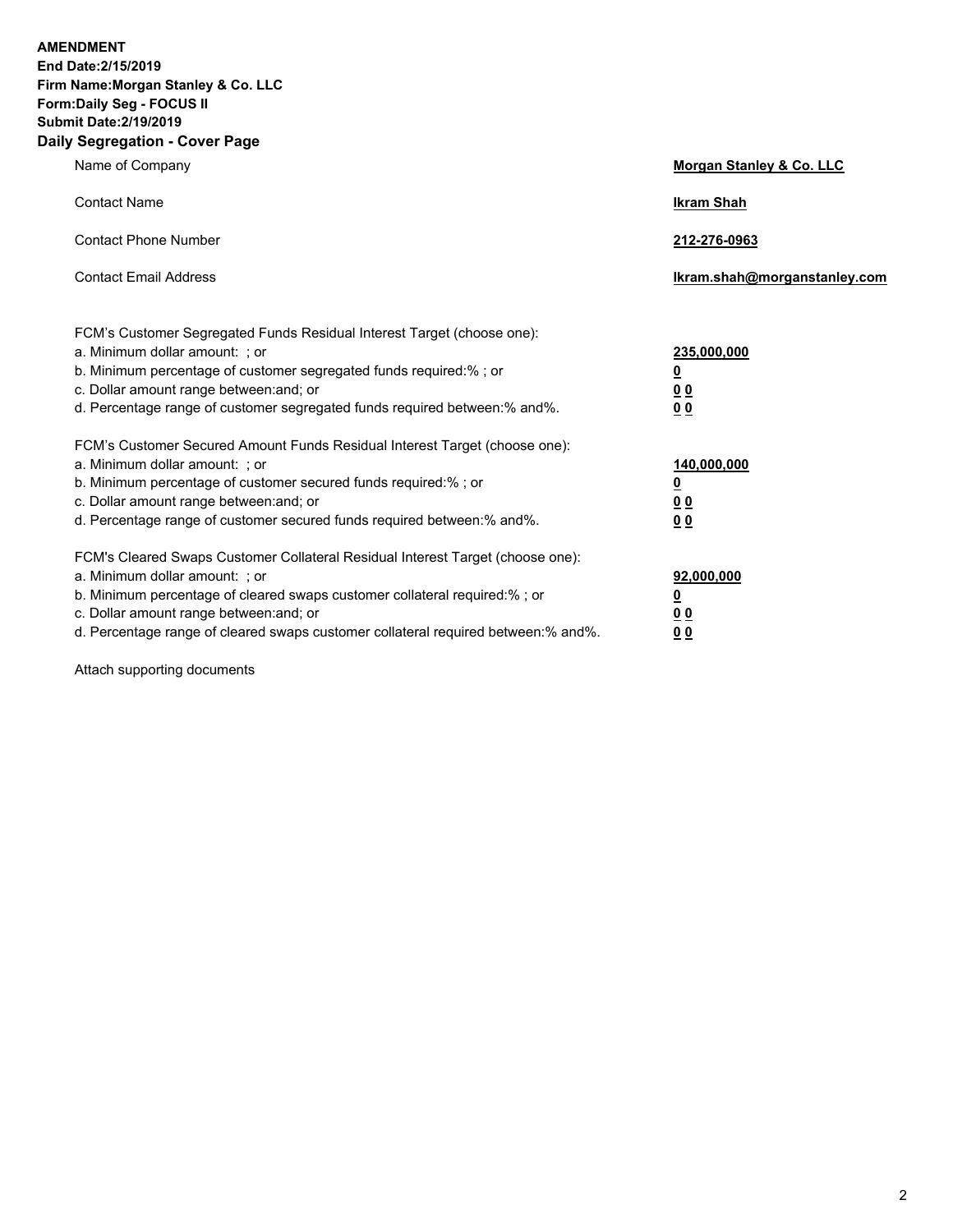## **AMENDMENT End Date:2/15/2019 Firm Name:Morgan Stanley & Co. LLC Form:Daily Seg - FOCUS II Submit Date:2/19/2019 Daily Segregation - Secured Amounts** Foreign Futures and Foreign Options Secured Amounts Amount required to be set aside pursuant to law, rule or regulation of a foreign government or a rule of a self-regulatory organization authorized thereunder **0** [7305] 1. Net ledger balance - Foreign Futures and Foreign Option Trading - All Customers A. Cash **3,096,741,181** [7315] B. Securities (at market) **2,091,187,223** [7317] 2. Net unrealized profit (loss) in open futures contracts traded on a foreign board of trade **183,172,488** [7325] 3. Exchange traded options a. Market value of open option contracts purchased on a foreign board of trade **9,222,719** [7335] b. Market value of open contracts granted (sold) on a foreign board of trade **-8,117,030** [7337] 4. Net equity (deficit) (add lines 1. 2. and 3.) **5,372,206,581** [7345] 5. Account liquidating to a deficit and account with a debit balances - gross amount **79,821,059** [7351] Less: amount offset by customer owned securities **-78,906,527** [7352] **914,532** [7354] 6. Amount required to be set aside as the secured amount - Net Liquidating Equity Method (add lines 4 and 5) **5,373,121,113** [7355] 7. Greater of amount required to be set aside pursuant to foreign jurisdiction (above) or line 6. **5,373,121,113** [7360] FUNDS DEPOSITED IN SEPARATE REGULATION 30.7 ACCOUNTS 1. Cash in banks A. Banks located in the United States **241,046,298** [7500] B. Other banks qualified under Regulation 30.7 **1,114,272,155** [7520] **1,355,318,453** [7530] 2. Securities A. In safekeeping with banks located in the United States **124,073,289** [7540] B. In safekeeping with other banks qualified under Regulation 30.7 **0** [7560] **124,073,289** [7570] 3. Equities with registered futures commission merchants A. Cash **6,334,373** [7580] B. Securities **0** [7590] C. Unrealized gain (loss) on open futures contracts **1,837,754** [7600] D. Value of long option contracts **0** [7610] E. Value of short option contracts **0** [7615] **8,172,127** [7620] 4. Amounts held by clearing organizations of foreign boards of trade A. Cash **0** [7640] B. Securities **0** [7650] C. Amount due to (from) clearing organization - daily variation **0** [7660] D. Value of long option contracts **0** [7670] E. Value of short option contracts **0** [7675] **0** [7680] 5. Amounts held by members of foreign boards of trade A. Cash **1,927,239,729** [7700] B. Securities **1,967,113,935** [7710] C. Unrealized gain (loss) on open futures contracts **181,334,735** [7720] D. Value of long option contracts **9,222,719** [7730] E. Value of short option contracts **-8,117,030** [7735] **4,076,794,088**

- 6. Amounts with other depositories designated by a foreign board of trade **0** [7760]
- 7. Segregated funds on hand **0** [7765]
- 8. Total funds in separate section 30.7 accounts **5,564,357,957** [7770]
- 9. Excess (deficiency) Set Aside for Secured Amount (subtract line 7 Secured Statement Page 1 from Line 8)
- 10. Management Target Amount for Excess funds in separate section 30.7 accounts **140,000,000** [7780]
- 11. Excess (deficiency) funds in separate 30.7 accounts over (under) Management Target **51,236,844** [7785]

[7740]

**191,236,844** [7380]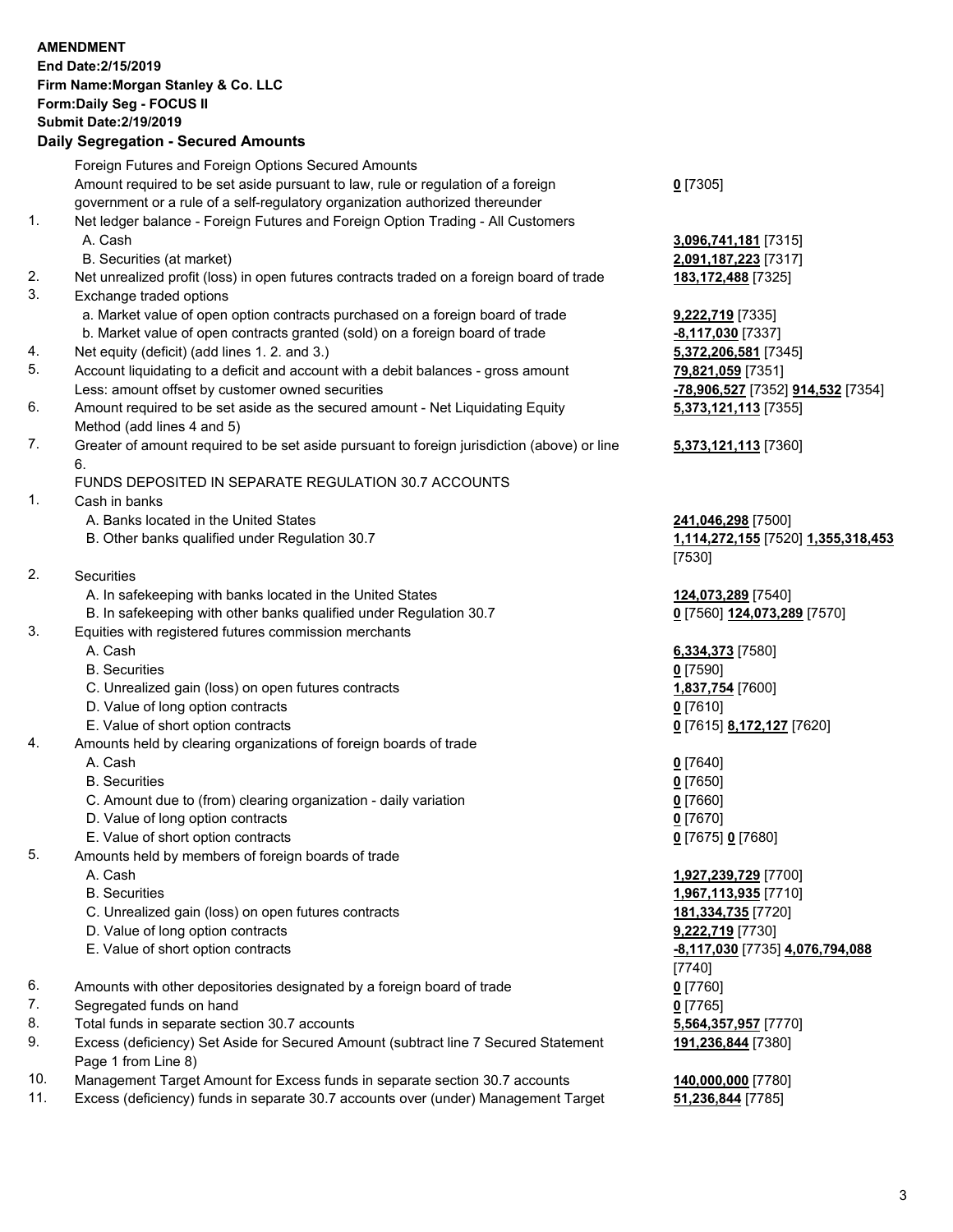|                | <b>AMENDMENT</b>                                                                               |                       |
|----------------|------------------------------------------------------------------------------------------------|-----------------------|
|                | End Date: 2/15/2019                                                                            |                       |
|                | Firm Name: Morgan Stanley & Co. LLC                                                            |                       |
|                | Form: Daily Seg - FOCUS II<br><b>Submit Date: 2/19/2019</b>                                    |                       |
|                | Daily Segregation - Segregation Statement                                                      |                       |
|                |                                                                                                |                       |
|                | SEGREGATION REQUIREMENTS(Section 4d(2) of the CEAct)                                           |                       |
| $\mathbf{1}$ . | Net ledger balance                                                                             |                       |
|                | A. Cash                                                                                        | 6,285,425,687 [7010]  |
|                | B. Securities (at market)                                                                      | 6,227,641,086 [7020]  |
| 2.             | Net unrealized profit (loss) in open futures contracts traded on a contract market             | 4,505,680,916 [7030]  |
| 3.             | Exchange traded options                                                                        |                       |
|                | A. Add market value of open option contracts purchased on a contract market                    | 239,442,871 [7032]    |
|                | B. Deduct market value of open option contracts granted (sold) on a contract market            | -255,965,364 [7033]   |
| 4.             | Net equity (deficit) (add lines 1, 2 and 3)                                                    | 17,002,225,196 [7040] |
| 5.             | Accounts liquidating to a deficit and accounts with                                            |                       |
|                | debit balances - gross amount                                                                  | 330, 375, 663 [7045]  |
|                | Less: amount offset by customer securities                                                     | -329,561,707 [7047] 8 |
| 6.             | Amount required to be segregated (add lines 4 and 5)                                           | 17,003,039,152 [7060] |
|                | FUNDS IN SEGREGATED ACCOUNTS                                                                   |                       |
| 7.             | Deposited in segregated funds bank accounts                                                    |                       |
|                | A. Cash                                                                                        | 4,839,441,881 [7070]  |
|                | B. Securities representing investments of customers' funds (at market)                         | $0$ [7080]            |
|                | C. Securities held for particular customers or option customers in lieu of cash (at<br>market) | 450,785,228 [7090]    |
| 8.             | Margins on deposit with derivatives clearing organizations of contract markets                 |                       |
|                | A. Cash                                                                                        | 6,078,369,654 [7100]  |
|                | B. Securities representing investments of customers' funds (at market)                         | $0$ [7110]            |
|                | C. Securities held for particular customers or option customers in lieu of cash (at<br>market) | 5,776,855,858 [7120]  |
| 9.             | Net settlement from (to) derivatives clearing organizations of contract markets                | 152,699,008 [7130]    |
| 10.            | Exchange traded options                                                                        |                       |
|                | A. Value of open long option contracts                                                         | 239,442,871 [7132]    |
|                | B. Value of open short option contracts                                                        | -255,965,364 [7133]   |
| 11.            | Net equities with other FCMs                                                                   |                       |
|                | A. Net liquidating equity                                                                      | 8,105,006 [7140]      |
|                | B. Securities representing investments of customers' funds (at market)                         | $0$ [7160]            |

- market)
- 12. Segregated funds on hand **0** [7150]
- 13. Total amount in segregation (add lines 7 through 12) **17,289,734,142** [7180]
- 14. Excess (deficiency) funds in segregation (subtract line 6 from line 13) **286,694,990** [7190]
- 15. Management Target Amount for Excess funds in segregation **235,000,000** [7194]
- 16. Excess (deficiency) funds in segregation over (under) Management Target Amount Excess

C. Securities held for particular customers or option customers in lieu of cash (at

Less: amount offset by customer securities **-329,561,707** [7047] **813,956** [7050]

**0** [7170]

**51,694,990** [7198]